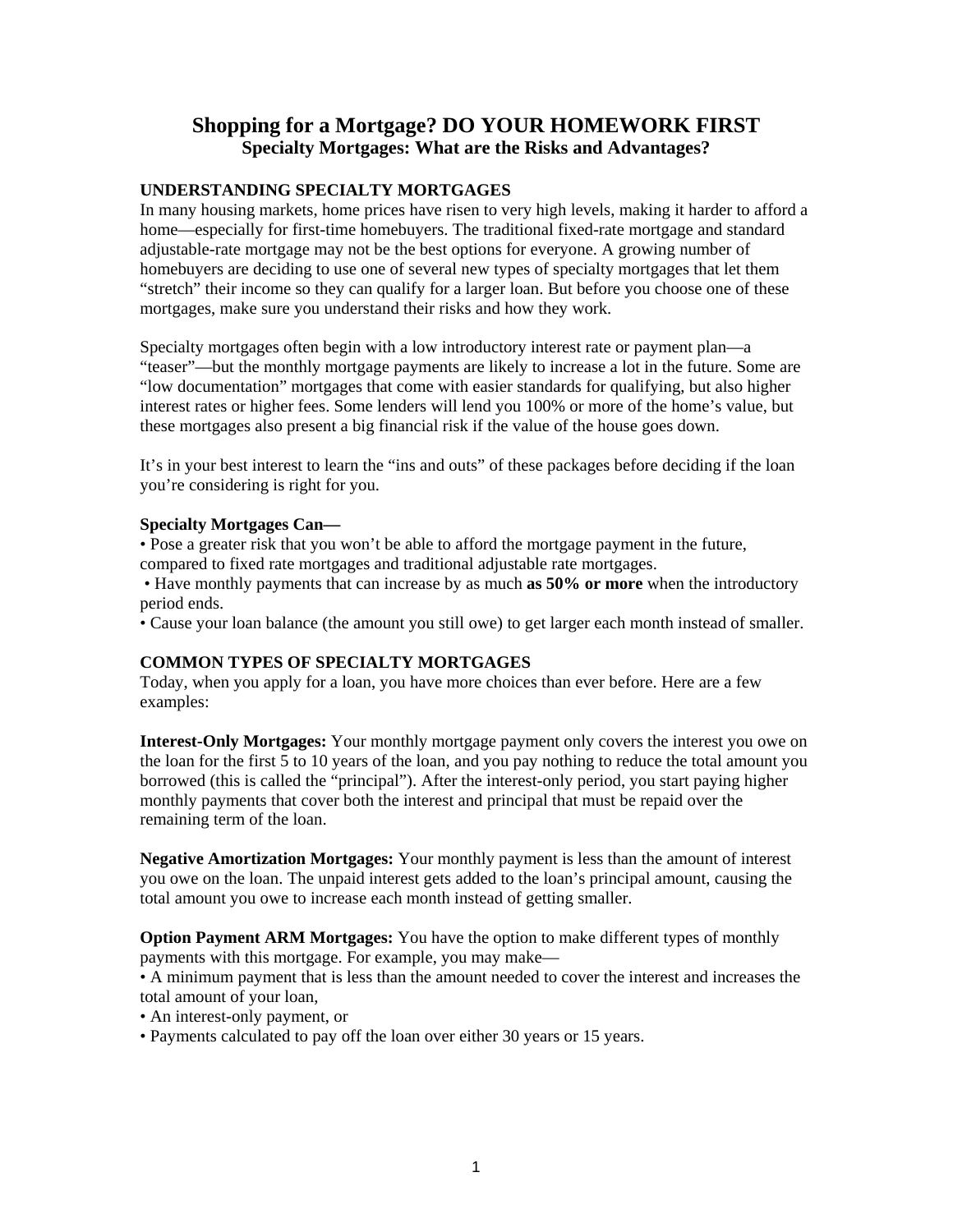**40-Year Mortgages:** You pay off your loan over 40 years, instead of the usual 30 years. While this reduces your monthly payment and helps you qualify to buy a home, you pay off the balance of your loan much more slowly and pay much more interest.

This is only a short list of specialty mortgages. Today's marketplace includes many variations on these types.

# **WHAT ARE THE MAJOR RISKS OF SPECIALTY MORTGAGES?**

**1. Payment Shock.** One major risk is that **your monthly payment may increase by a large amount**, resulting in "payment shock." Even a change of 1% or 2% in interest rates can result in a very big jump in your monthly mortgage payment. For example, if the interest rate on your mortgage changes from 4% to 6%, your monthly payment could rise by as much as 50% (from \$1,000 to \$1,500). If your income has not increased enough, you may not be able to afford the new larger monthly mortgage payment. And if that happens, you could lose your home.

# **Example: How Payment Shock Can Occur**

Assume you buy a home for \$300,000, put 10% down, and choose a 5.75% interest-only adjustable rate mortgage. The mortgage requires interest-only payments for 5 years. After that, the interest adjusts every year based on rates in effect at that point.

• Initial monthly payment: **\$1,294**.

• Monthly payment after 5 years with **no** increase in mortgage interest rates (amount increases because payments begin to include principal in addition to interest): **\$1,699**.

• Monthly payment after 5 years with a 3% increase in interest rate to 8.75%: **\$2,220**.

**2. Higher Debt Over Time.** Another risk that comes with specialty mortgages involves your "equity"—the amount your house is worth after you subtract the amount you still owe to the lender. Consumers who choose some types of specialty mortgages will build equity in their home much more slowly than with traditional loans. In fact, with some specialty mortgages, **the amount you owe on your home could increase rather than decrease over time**.

# **WHO IS BEST SUITED FOR A SPECIALTY MORTGAGE?**

Specialty mortgages are designed for homebuyers in special circumstances. The lower initial monthly payments may make sense for buyers who intend to own a home for a short time or who can handle high payments in the future. If you are a homebuyer who plans to be in your home for years, or who does not expect a significant increase in income by the time the monthly payments go up, you should very carefully consider the risks and advantages of a specialty mortgage.

# **QUESTIONS TO CONSIDER BEFORE CHOOSING A SPECIALTY MORTGAGE**

• How much can my monthly payments increase and how soon can these increases happen?

- Do I expect my income to increase or do I expect to move before my payments go up?
- Will I be able to afford the mortgage when the payments increase?
- Am I paying down my loan balance each month, or is it staying the same or even increasing?
- Will I have to pay a penalty if I refinance my mortgage or sell my house?
- What is my goal in buying this property? Am I considering a riskier mortgage to buy a more expensive house than I can realistically afford?

# **Be sure you work with a REALTOR**® **and lender who are willing to discuss different options and address your questions and concerns!**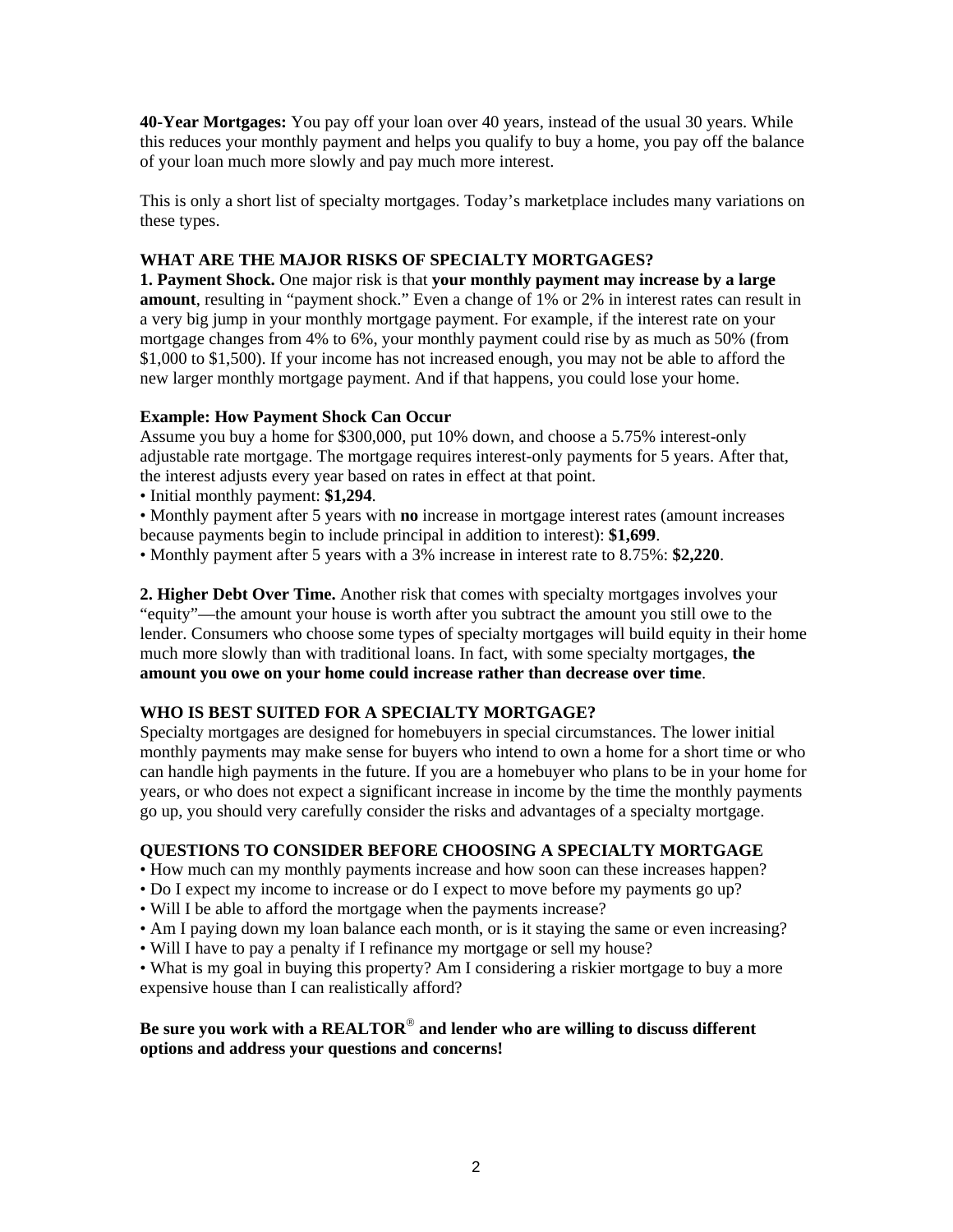## **HELPFUL STEPS TO TAKE BEFORE FINANCING A HOME**

• **Check your credit status.** As of September 2005 (or earlier, depending on where you live), you have the right to receive a free credit report once a year from each of the 3 major credit bureaus— Equifax, Experian and TransUnion. For completeness, it is best to review reports from each one of them. Contact information is included under "Additional Resources."

# • **Work with your REALTOR**® **and lender to determine how much you can afford to pay for a home.**

• **Ask your lender for your credit score**. This score, which is calculated based on your credit history and other factors, determines how lenders view your creditworthiness and determine the loan terms to offer. Scoring rules vary widely, but generally a score of 650 or higher means that you qualify for the most favorable loan terms.

• **Shop around.** Different lenders charge different rates and fees and have different options. Be sure to compare to get the best deal. Your  $REALTOR^{\circledcirc}$  can recommend reliable lenders.

## • **Be sure you understand the risks of your mortgage and know whether you can handle possible payment increases.**

## **ADDITIONAL RESOURCES**

**The National Association of REALTORS**®**:** For information on NAR's Housing Opportunity Program, go to **www.REALTORS.org/housingopportunity**.

#### **The Center for Responsible Lending:**

For information about predatory mortgage lending practices, including "The Seven Signs of Predatory Lending," go to **www.responsiblelending.org**.

#### **Fannie Mae:**

Look for the section "For Home Buyers & Homeowners" at **www.FannieMae.com**.

#### **Freddie Mac:**

Look for the section on "Buying and Owning a Home" at **www.FreddieMac.com**.

#### **Ginnie Mae:**

For a simple calculator to help homebuyers estimate how much they can afford to spend, read "How Much Home Can You Afford?" at **www.GinnieMae.gov**.

#### **HUD Housing Counselors:**

For a list of counseling agencies, by state, approved by the Department of Housing and Urban Development (HUD), go to **www.hud.gov/offices/hsg/sfh/hcc/hccprof14.cfm**.

**"Looking for the Best Mortgage"** is a brochure on how to shop, compare, and negotiate the best deal on a home loan. The brochure is a joint effort of 11 federal agencies, including the Federal Trade Commission (FTC), the Federal Reserve Board, HUD, and the Department of Justice. **www.federalreserve.gov/pubs/mortgage/mortb\_1.htm**